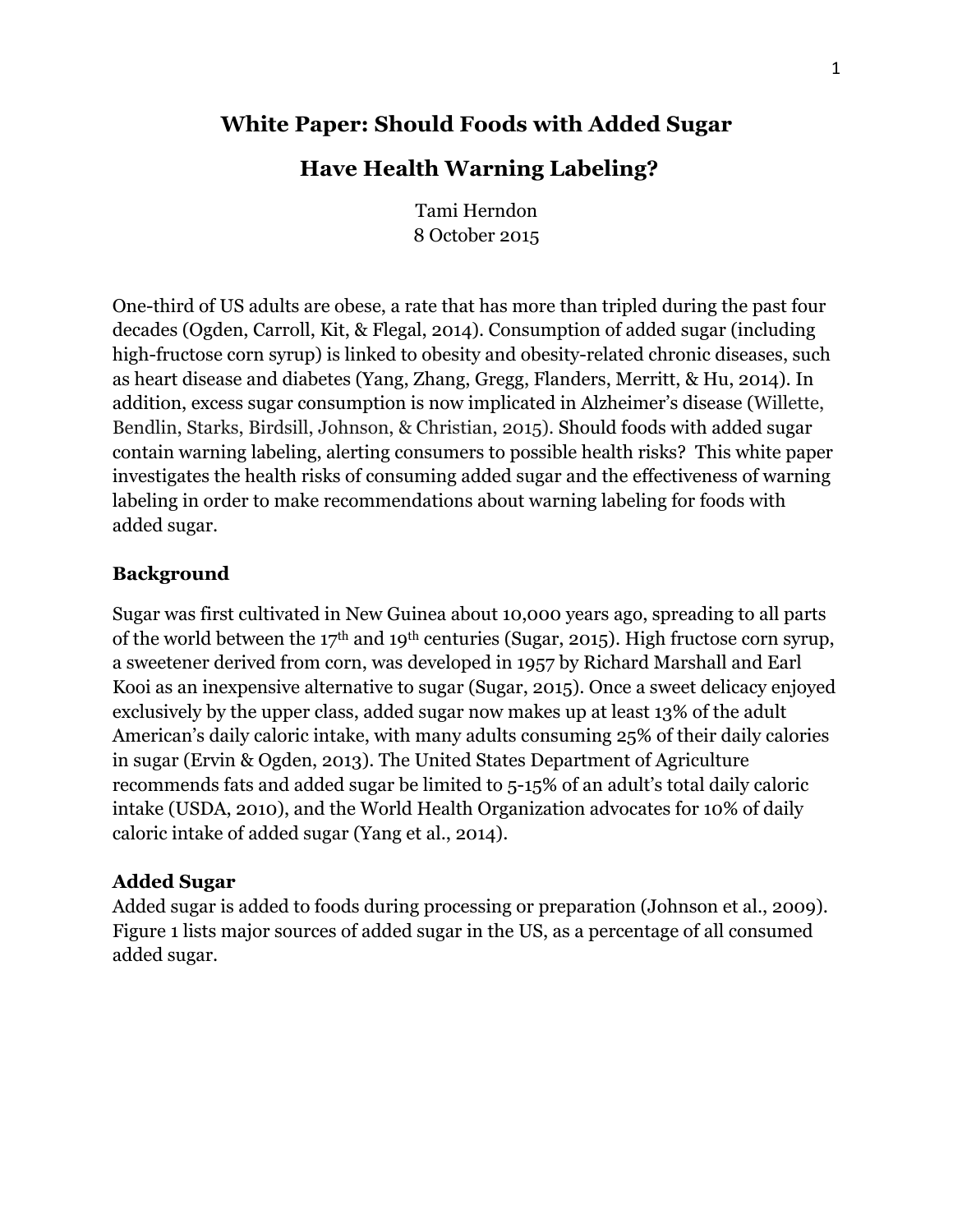| <b>Food Category</b>             | % of Total Added Sugar Consumed |
|----------------------------------|---------------------------------|
| Non-diet soft drinks             | 33.0                            |
| Sugar and candy                  | 16.1                            |
| Cakes, cookies, pies             | 12.9                            |
| Sweetened fruit drinks           | 9.7                             |
| Dairy desserts and milk products | 8.6                             |
| Other grains                     | 5.8                             |

Figure 1. Major Sources of Added Sugar in the United States (Guthrie & Morton, 2000).

### **Health Risks of Added Sugar**

**Negative effects of excess body fat.** Obesity, characterized by excess accumulation and storage of body fat, is more than simply being overweight. Obesity puts individuals at risk for chronic disease, and the condition overburdens the US healthcare system with high costs. In the US, daily added-sugar consumption has increased by 19% to 22 teaspoons (355 calories) since the early 1970's (Johnson, Appel, Brands, Howard, Lefevre, & Lustig et al., 2009), fueling the steadily rising number of obese Americans – 78.6 million adults and 13 million children (Ogden et al., 2014).

Obesity is diagnosed when a person's body mass index (BMI) (a weight-to-height ratio used to determine over- or underweight conditions) is 20 or higher. At this level, individuals are at increased risk of having high blood pressure, type 2 diabetes, heart disease, stroke, and cancer. (Pi-Sunyer, Becker, Bouchard, Carleton, Colditz, & Dietz et al., 1998). The estimated annual cost of obesity in the US is \$147 billion, and annual health care costs for obese persons are \$1,429 higher than for persons of normal weight, as determined by BMI (Finkelstein, Trogden, Cohen, & Dietz, 2009).

**Increased mortality from heart disease**. Heart disease is the number one cause of death for men and women in America (Heart, 2015), costing the US healthcare system \$108.9 billion per year (Heidenreich, Cogden, Khavjou, Butler, Dracup, & Ezekowitz et al., 2014). Consumption of added sugar is now a known contributing factor to heart disease. A recent 15-year study compared the chance of dying from heart disease among three groups: Group One consumed added sugar less than 10% of daily calories, Group Two consumed added sugar greater than 10% and less than 25% of daily calories, and Group Three consumed added sugar greater than 25% of daily calories (Yang et al., 2014). Figure 2 shows Members of Group Two were 1.3 times as likely to die from heart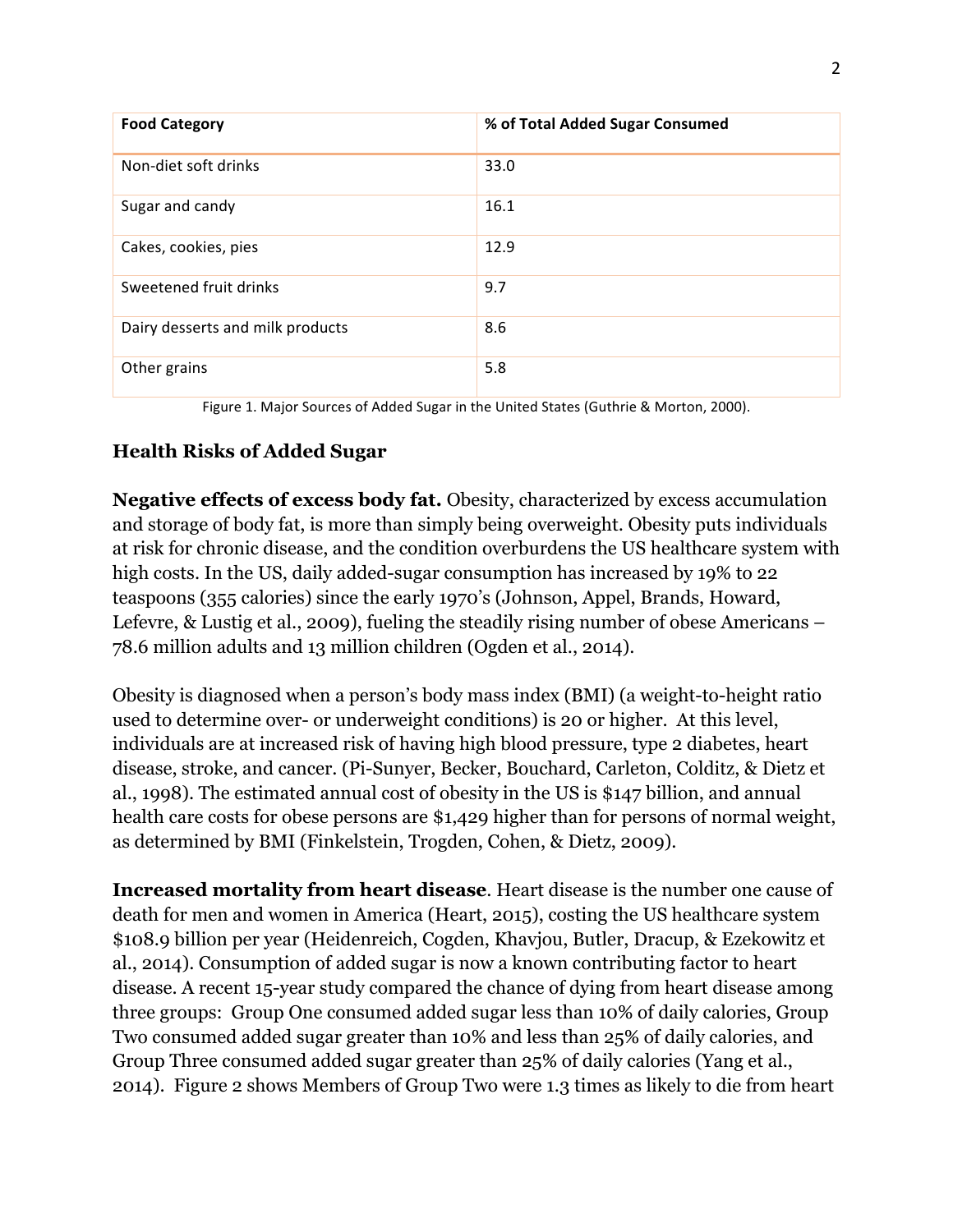disease as members of Group One, and members of Group Three were nearly three times as likely to die from heart disease as Group One (Yang et al., 2014).

| Added Sugar Consumption as a % of  | Group 1                  | Group 2        | Group 3 |
|------------------------------------|--------------------------|----------------|---------|
| <b>Daily Calories</b>              | $<$ 10%                  | $>10\% - 25\%$ | >25%    |
| Chance of dying from heart disease | $\overline{\phantom{0}}$ | 1.3            | 2.75    |

Figure 2. Heart Disease Mortality Rate from Added Sugar Consumption as a Percentage of Daily Calories.

(Yang et al., 2014).

Statistics aside, the study showed that consuming excess added-sugar increases the risk of dying from heart disease even in individuals with an otherwise healthy lifestyle, including nutritionally-supportive foods and adequate physical activity, (Yang et al., 2014).

**Increased incidence of diabetes.** Type 2 diabetes accounts for 90-95% of all diabetes cases, affecting 29 million Americans (Diabetes, 2015). Typically diagnosed during adulthood, Type 2 diabetes is a condition when the body does not use insulin properly, also called insulin resistance (Insulin, 2015). Nutritionists say that insulin resistance begins when excess sugar consumption interferes with the body's hormonal cycles, most specifically the insulin cycle,

which manages how the body uses and stores sugar (Jabr, 2013). Some blame sugarsweetened beverages for the strong increase in the incidence of insulin resistance and related obesity because a six-ounce increase in sugar-sweetened beverage intake can induce a 10% increase in food intake (Flood, Roe, Rolls, 2006). Pre-diabetes, an early stage of insulin resistance, that can be reversed with healthy diet and physical activity, affects another 8.1 million Americans (Diabetes, 2015). Diabetes, if left untreated, causes blindness, kidney failure, and nerve issues that lead to foot amputations (Insulin, 2015). The total annual cost of diabetes and pre-diabetes is \$322 billion (Diabetes, 2015).

**Impaired brain functioning and memory**. Insulin resistance may also be linked to Alzheimer's disease. Alzheimer's is considered a disease of faulty brain signaling, and insulin is the hormone involved when brain cells transmit messages to each other (Willette et al., 2015). While the link between insulin resistance, a condition triggered by excess sugar consumption, and Alzheimer's is not completely established, researchers do know that insulin resistance prevents the brain from getting the nourishment needed for proper functioning, and Alzheimer's symptoms such as poor memory can develop (Willette et al., 2015).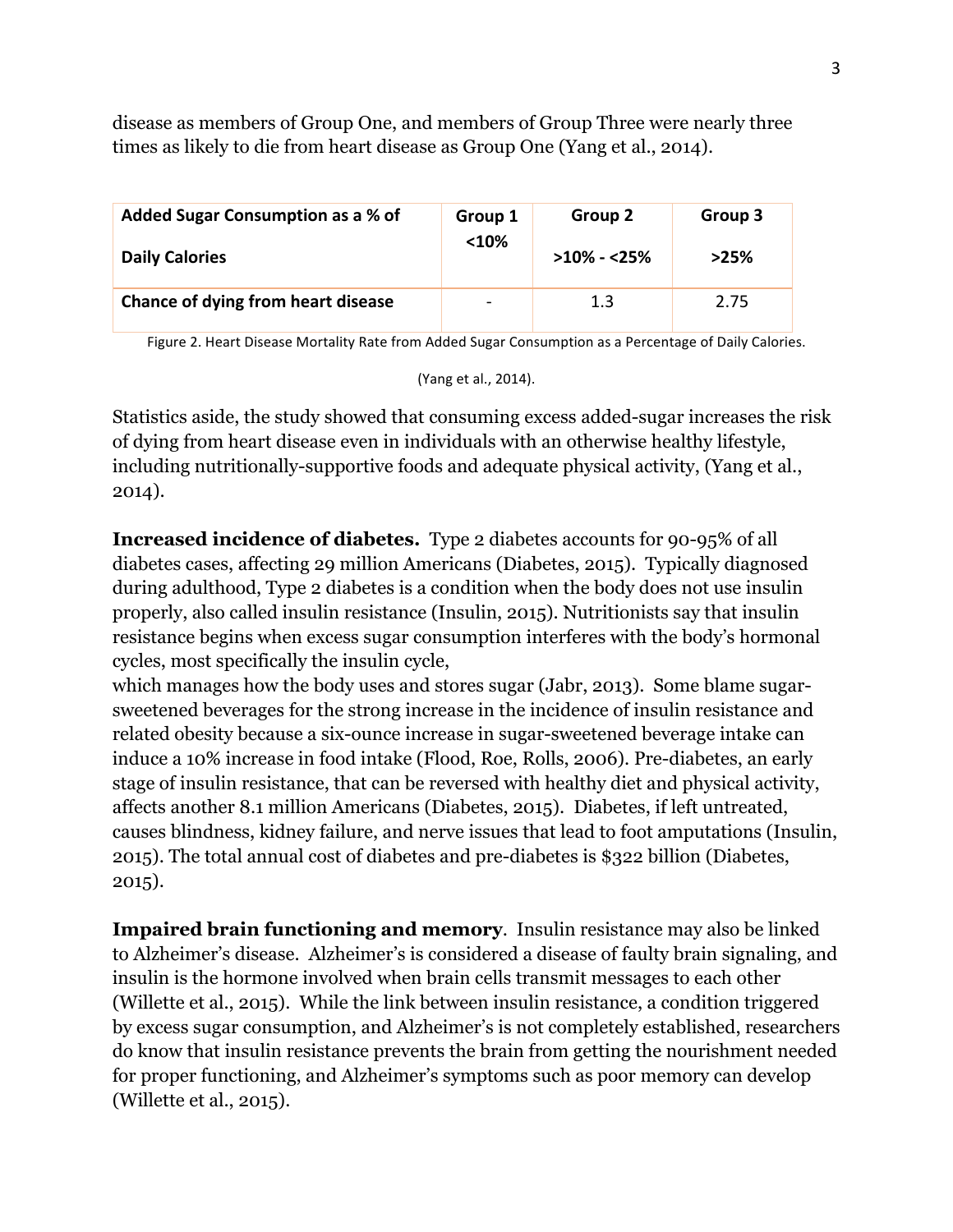### **Warning Labeling**

In 1964, US Surgeon General Luther Terry reported that cigarette smoking increased the death rate of smokers over non-smokers by 70% (Surgeon General, 2015). By 1965, Congress had passed the Cigarette Labeling and Advertising Act requiring every cigarette package be labeled with the following: "Warning: Cigarettes may be hazardous to your health" (Tobacco, 2015). Currently, cigarette warning labels state specific health risks associated with smoking. Although 31% of people who quit smoking do so because of warning labels (Hammond, McDonald, Fong, Brown, & Cameron, 2004), lung cancer remains the leading cancerous cause of death in men and women (Lung, 2015).

In 1981, US Surgeon General Julius Richmond advised women who were pregnant, or considering pregnancy, to avoid drinking alcoholic beverages because of the potential for miscarriage or birth defects (FDA, 1981). By 1988, the Alcoholic Beverage Labeling Act required all alcoholic beverages to be labeled with: "GOVERNMENT WARNING: (1) According to the Surgeon General, women should not drink alcoholic beverages during pregnancy because of the risk of birth defects. (2) Consumption of alcoholic beverages impairs your ability to drive a car or operate machinery, and may cause health problems." (Alcoholic, 2015). While the public supports the alcohol beverage labeling, the labels have had limited effect on the incidence of fetal alcohol syndrome, a birth defect (Thomas, Gonneau, Poole, & Cook, 2014).

In both cases, warning labeling failed to significantly reduce the use of cigarettes and alcoholic beverages. Ongoing research seeks to find a better way to convey important public health messages. More recently, the Food and Drug Administration (FDA) investigated the effectiveness of graphic warning labels on cigarette packaging (Figure 3). Early feedback indicates the graphic labels can motivate individuals to quit smoking (Gibson et al., 2015).

Despite high public awareness, research shows that alcohol warning label messages are unclear about the consequences of alcohol consumption. (Thomas, Gonneau, Poole, & Cooke, 2014).



Figure 3. FDA Graphic Cigarette Warning Labels. (Warning, 2015).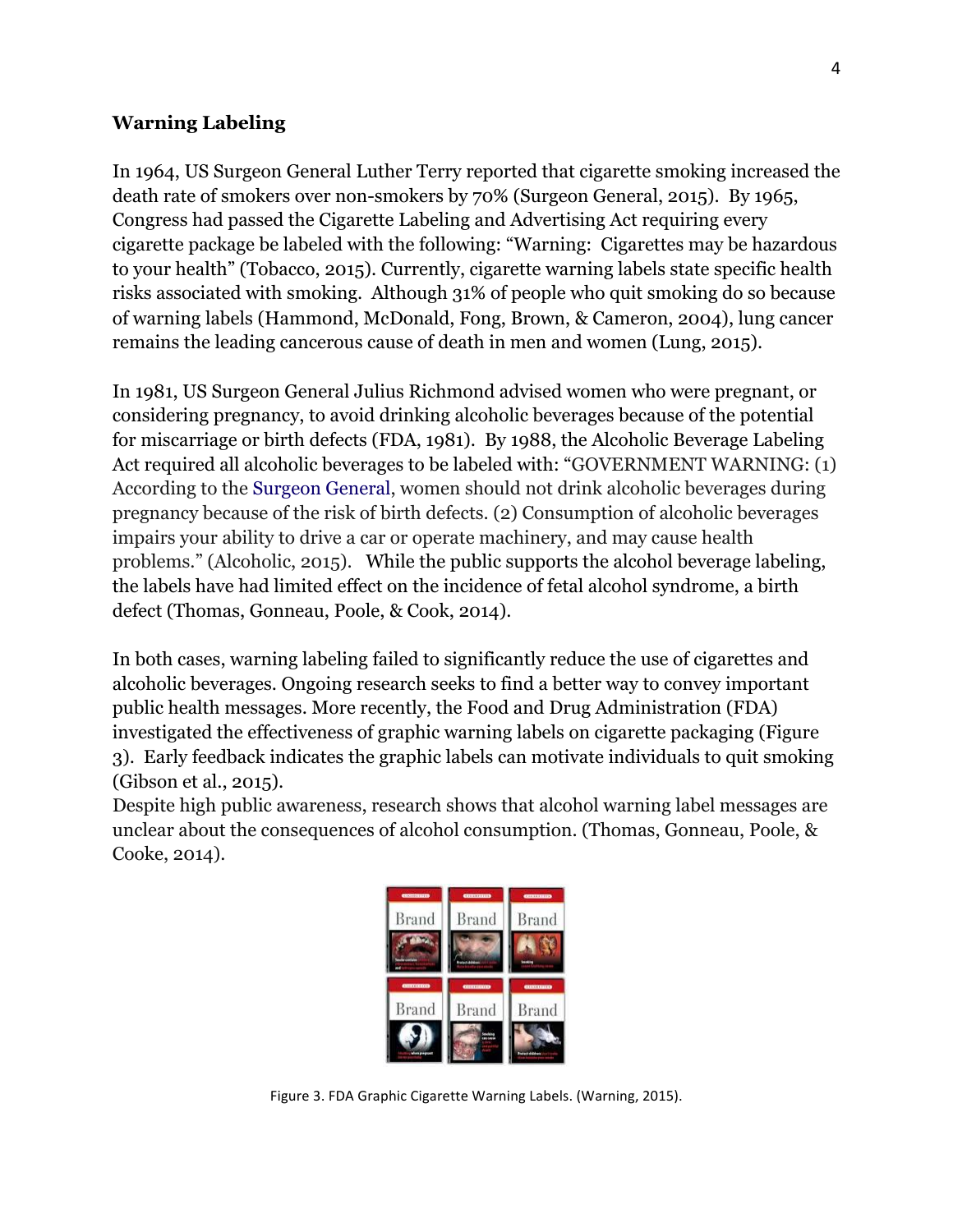# **Recommendation**

Although tobacco and alcohol warning labels have had limited effect, consumers, in general, know that smoking tobacco products and drinking alcohol pose risks to their health. In contrast, American consumers purchase thousands of so-labeled healthy food products that actually contain added sugar. Aside from allergy warnings, current nutritional labeling lacks information about potential health risks associated with food product ingredients (Labeling, 2013), vital information consumers need to make informed choices. A few examples of so-labeled healthy products that contain added sugar illustrate this point:



**Honey Nut Cheerios** (Cheerios, 2015), a cereal promoted as heart-healthy, has nine grams (a little over two teaspoons) of added sugar per three-fourth cup serving (General Mills, 2015). The sugar adds 36 calories to the cereal, one-third of the recommended daily added sugars for women and one-fifth for men (Yang et al., 2014). Note: Many consumers eat two times the recommended serving, so the amount of sugar increases to four teaspoons.



**Del Monte Cream Style Corn** (Corn, 2015), a healthy vegetable, has seven grams (2 teaspoons) of added sugar in a one-half cup serving (Del Monte, 2015). The sugar adds 28 calories to the corn, one-third of the recommended daily added sugars for women and one-fifth for men (Yang et al., 2014).



**Campbell's Tomato Soup** (Soup, 2015), a meat-free meal, has 12 grams (three teaspoons) of added sugar in a one-half cup condensed serving (Campbell's, 2015). The sugar adds 48 calories, one-half of the recommended daily added sugars for women and one-third for men (Yang et al., 2014). Note: Many consumers eat the entire can, 1 ½ cups, increasing the amount of sugar to nine teaspoons.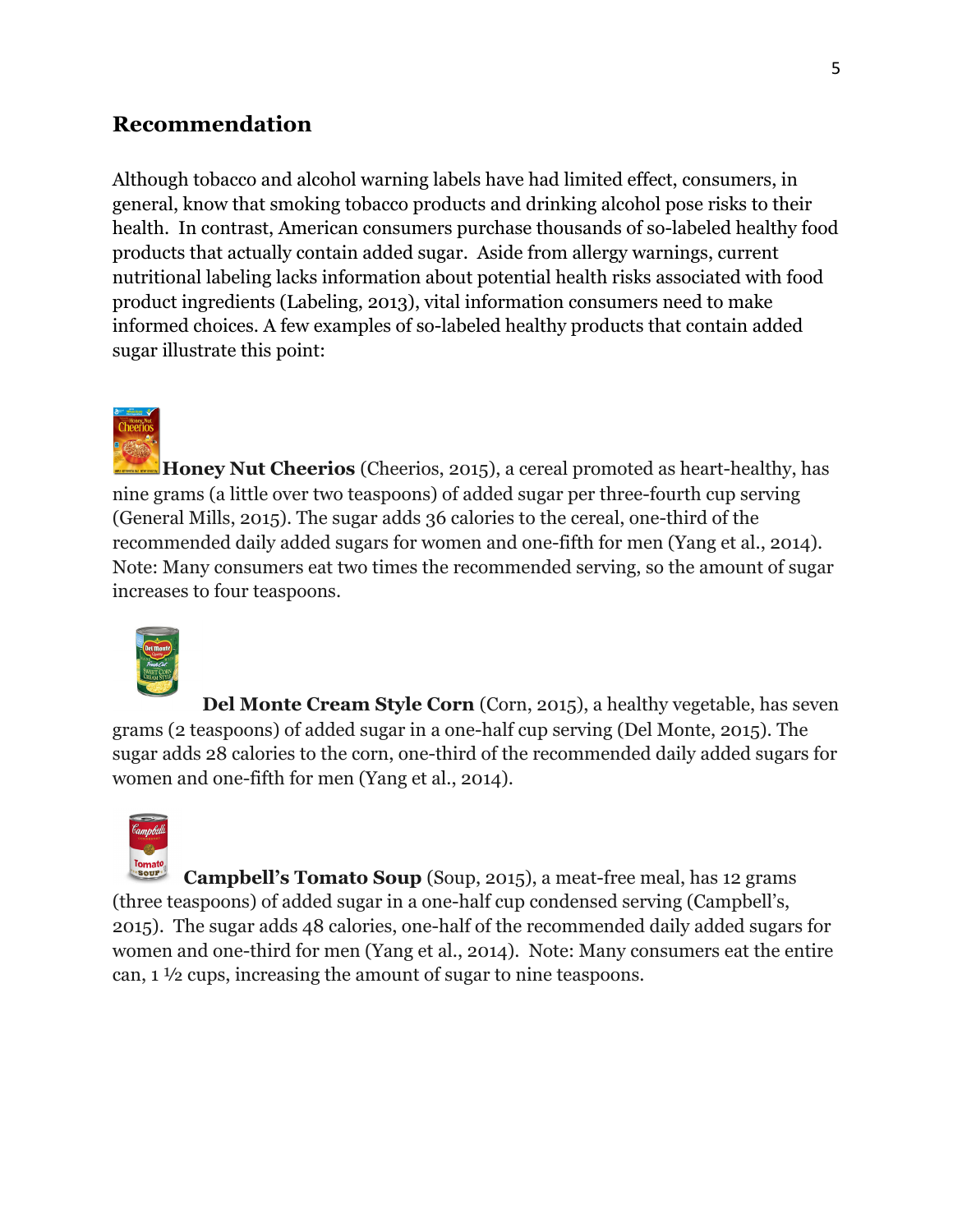### **Conclusion**

Consuming added sugar leads to obesity, heart disease, and diabetes, and new research indicates a possible connection between added sugar consumption and Alzheimer's disease. Obesity rates for both adults and children steadily rise despite public health efforts to improve American dietary choices. The average American consumes 13%-25% of daily calories in added sugar, levels shown to increase the risk of death from heart disease by one and a half to three times. Type 2 diabetes, a costly and debilitating disease, develops when sugar disrupts the human body's insulin cycles. Disrupted insulin cycles also contribute to symptoms of Alzheimer's disease, such as impaired brain functioning and poor memory.

So, should foods with added sugar have health warning labeling? Based on the evidence presented and the widespread use of added sugar in American food products, this white paper recommends health warning labeling for foods with added sugar similar to this - **Warning: This product contains added sugar, a known cause of obesity, heart disease, and diabetes.** The simple, straightforward message provides consumers with important information to help them make good choices about their health.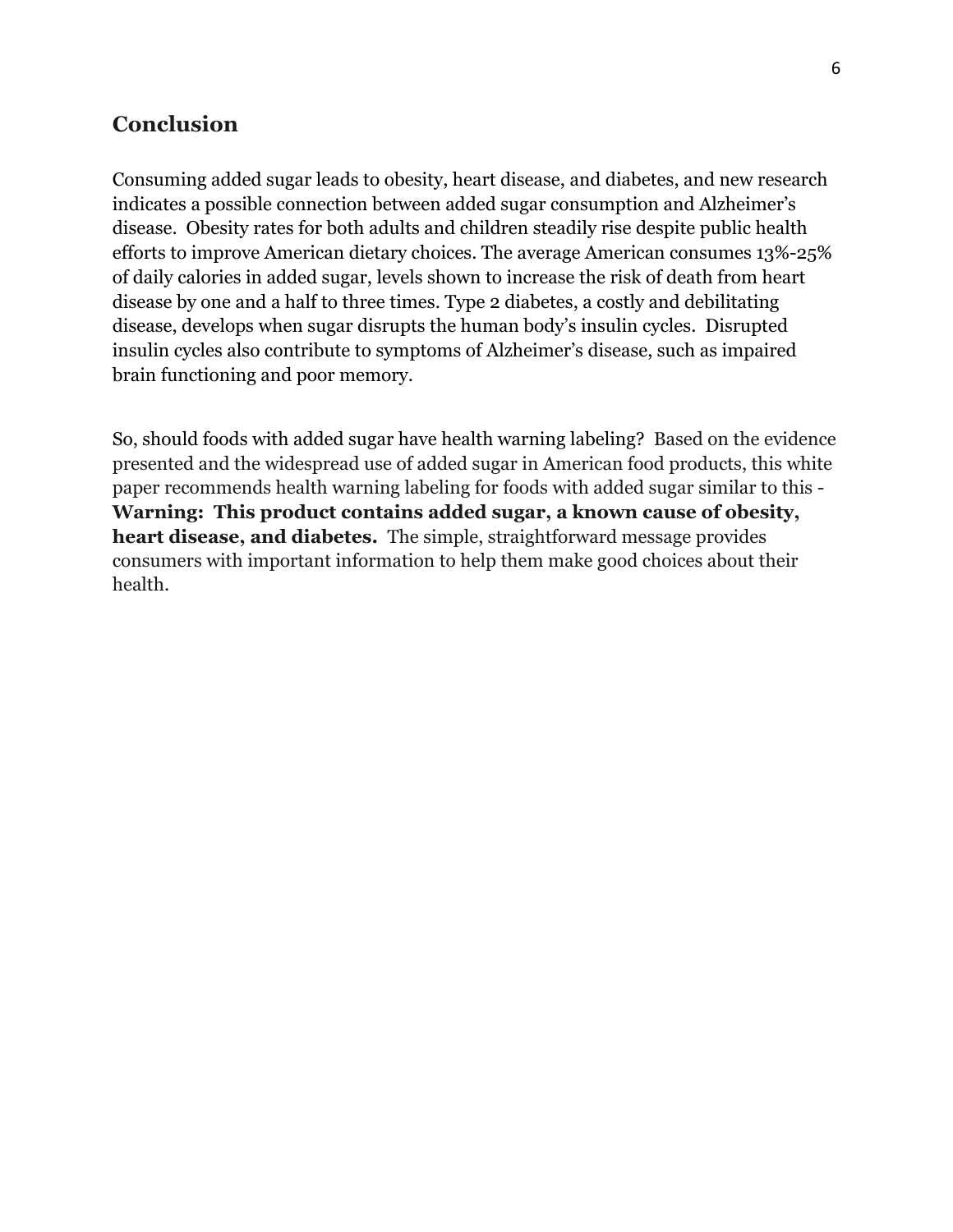#### **References**

American Diabetes Association (2015). *Type 2 diabetes.* Retrieved from http://www.diabetes.org/diabetes-basics/type-2/?loc=util-header\_type2

American Lung Association (2015). *Lung disease facts and figures.* Retrieved from http://www.lung.org/lung-disease/lung-cancer/resources/facts-figures/lungcancer-fact-sheet.html

Campbell (2015). *Tomato soup image*. Retrieved from http://www.campbellsoup.com/Images/products/2341.png

Campbell (2015). *Tomato soup nutrition facts.* Retrieved from http://www.campbellsoup.com/Products/Condensed/All/2341

Centers for Disease Control (2015). *Diabetes*. Retrieved from http://www.cdc.gov/media/presskits/aahd/diabetes.pdf

Centers for Disease Control (2015). *Heart disease facts.* Retrieved from http://www.cdc.gov/heartdisease/facts.htm on 9/23/15

Cigswarning (2015). Image. Retrieved from http://stealingshare.com/wpcontent/uploads/2011/09/cigswarnings-11.jpg

Del Monte (2015). *Cream style corn image.* Retrieved from http://www.delmonte.com/sites/default/files/22240572-f8bd-4f17-abea-43940d43a63f.png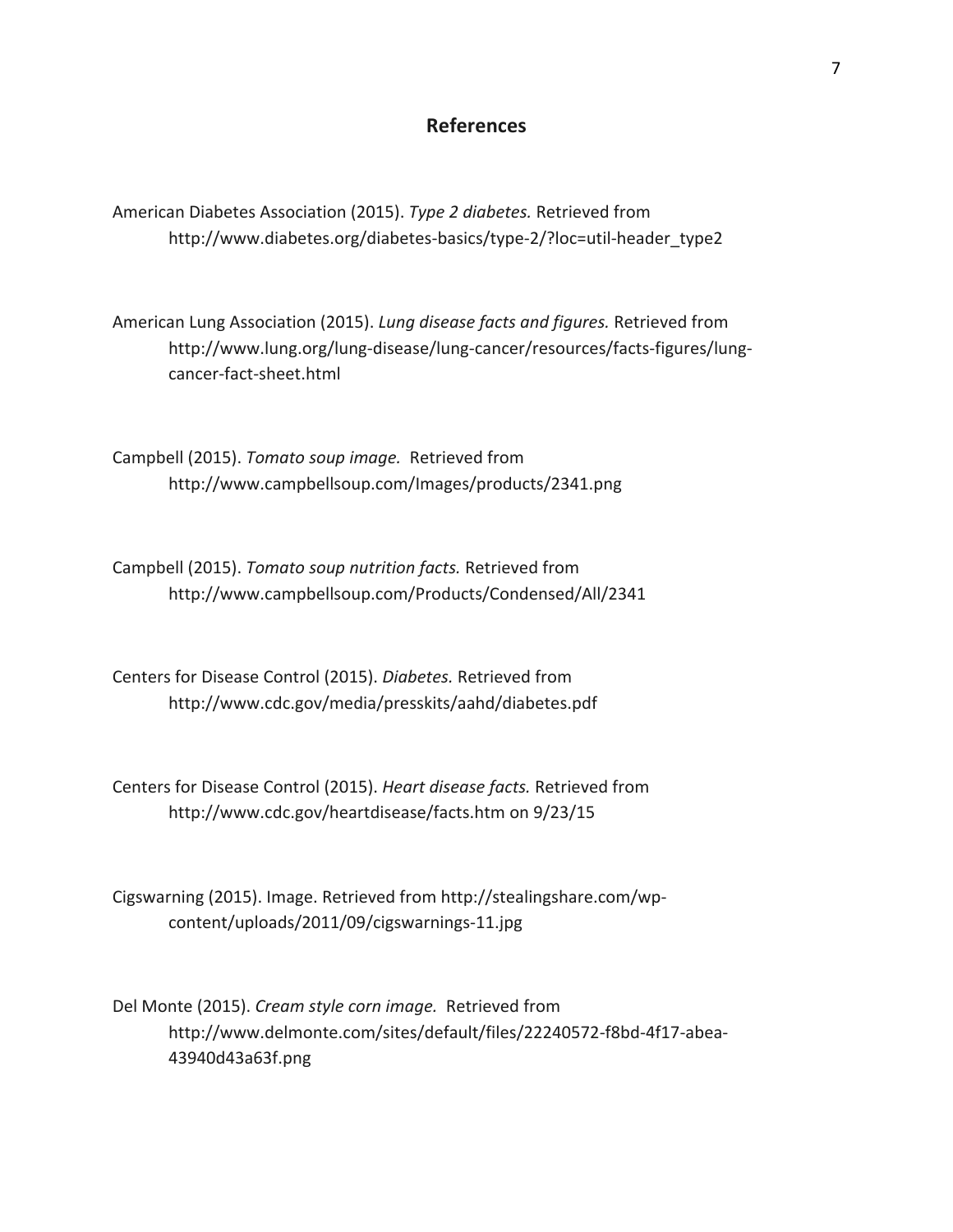- Del Monte (2015). *Cream style corn nutrition facts.* Retrieved from http://www.delmonte.com/vegetables/corn/cream-style-white-corn
- Ervin, R. & Ogden, C. (2013). *Consumption of added sugars among US adults, 2005-2010*. Retrieved from http://www.cdc.gov/nchs/data/databriefs/db122.pdf
- Finkelstein, E., Trogdon, J., Cohen, J., Dietz, W. (2009). Annual medical spending attributable to obesity: Payer-and-service-specific estimates. *Health Affairs. 28*(5), 822-31. doi: 10.1377/hlthaff.28.5.w822
- Flood, J., Roe, L., Rolls, B. (2006). The effect of increased beverage portion size on energy intake at a meal. Journal of the American Dietetic Association. 106, 1984-90
- Food & Drug Administration. (2013). *Guidance for industry: a food labeling guide (6. Ingredient lists*). Retrieved from http://www.fda.gov./Food/GuidanceRegulation/GuidanceDocumentsRegulatoryInforma tion/LabelingNutrition/ucm064480.htm#notsubject!
- General Mills. (2015). *Honey nut cheerios nutrition facts.* Retrieved from http://www.cheerios.com/Products/Honey%20Nut%20Cheerios.aspx
- Gibson, L., Brennan, E., Momjian, A., Shapiro-Luft, D., Seitz, H., Capella, J. (2015). Assessing the consequences of implementing graphic warning labels on cigarette packs for tobacco-related health disparities. *Nicotine and Tobacco Research. 17*(8), 898-907
- Guthrie, J. & Morton, J. (2000). Food sources of added sweeteners in the diets of Americans. Journal of the American Dietetic Association. 100, 43-51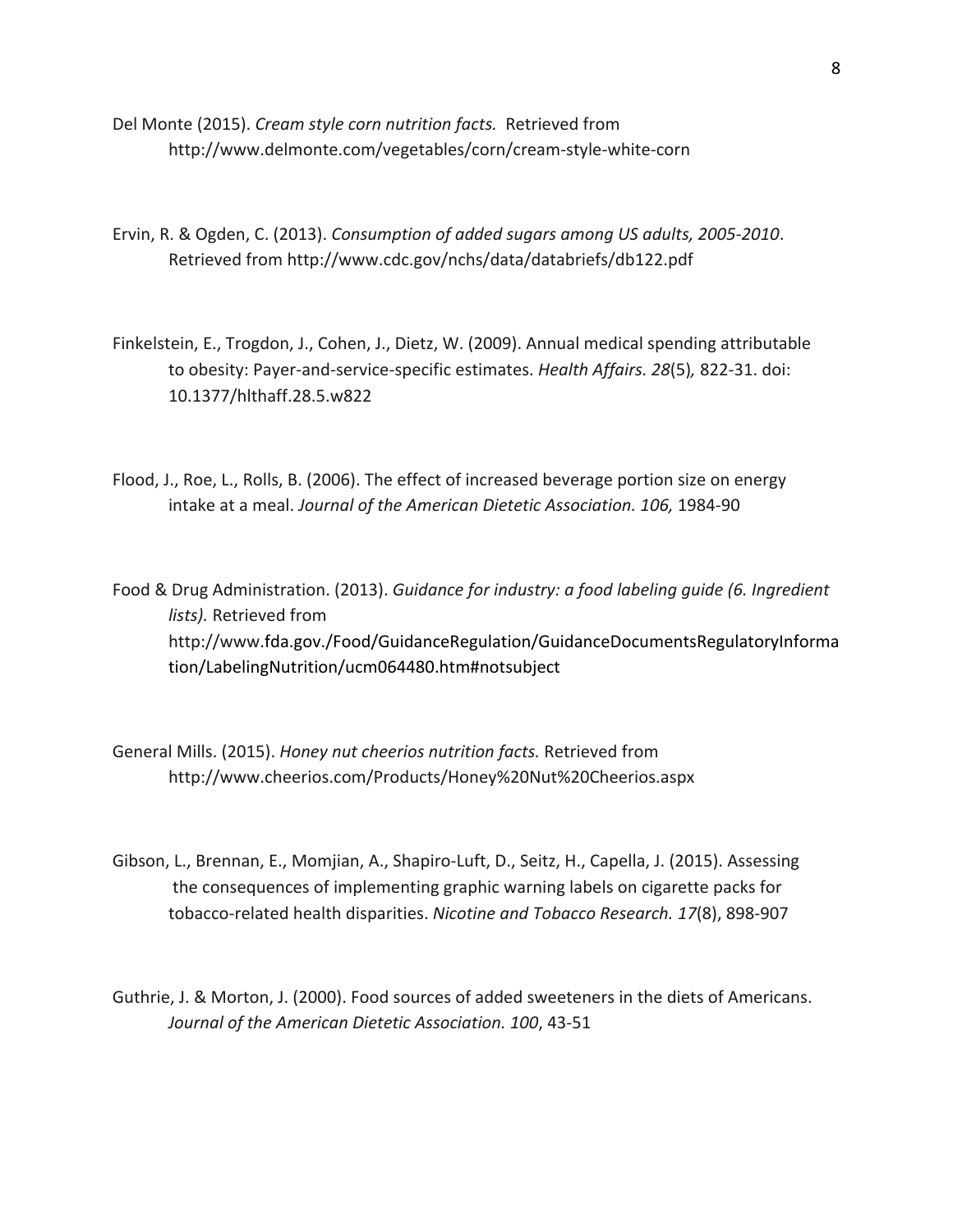Hammond, D., McDonald, P., Fong, G., Brown, K., & Cameron, R. (2004). The impact of cigarette warning labels and smoke-free bylaws on smoking cessation: evidence from former smokers. Canadian Journal of Public Health. 95(3), 201-4

Health Literacy. (2015). *From the first to the last ash: the history, economics, and hazards of tobacco.* Retrieved from http://healthliteracy.worlded.org/docs/tobacco/unit1/2history\_of.html

Heidenriech, P., Trogdon, J., Khavjou, O., Butler, J., Dracup, K., Ezekowitz, M., et al. (2011). Forecasting the future of cardiovascular disease in the United States: a policy statement from the American Heart Association. Retrieved from http://www.cdc.gov/dhdsp/data\_statistics/fact\_sheets/fs\_heart?disease.htm on 9/22/15

- Hunt4Freebies. (2015). *Honey nut cheerios image*. Retrieved from http://www.hunt4freebies.com/wp-content/uploads/2012/07/Honey-Nut-Cheeriosbc.png
- Jabr, F. (2013). *Is sugar really toxic, sifting through the evidence.* Retrieved from http://blogs.scientificamerican.com/brainwaves/is-sugar-really-toxic-siftingthrough-the-evidence/ on 9/23/15
- Johnson, R., Appel, L., Brands, M., Howard, B., Lefevre, M., Lustig, R., Sacks, F., Steffen, L., & Wylie-Rosett, J. (2009). Dietary sugars intake and cardiovascular health. *Circulation.* 120, 1011-20. doi: 10.1161/circulationaha.109.192627
- National Institute of Health. (2015). *The 1964 report on smoking and health.* Retrieved from http://profiles.nlm.nih.gov/ps/retrieve/narrative/nn/p-nid/60 on 9/22/15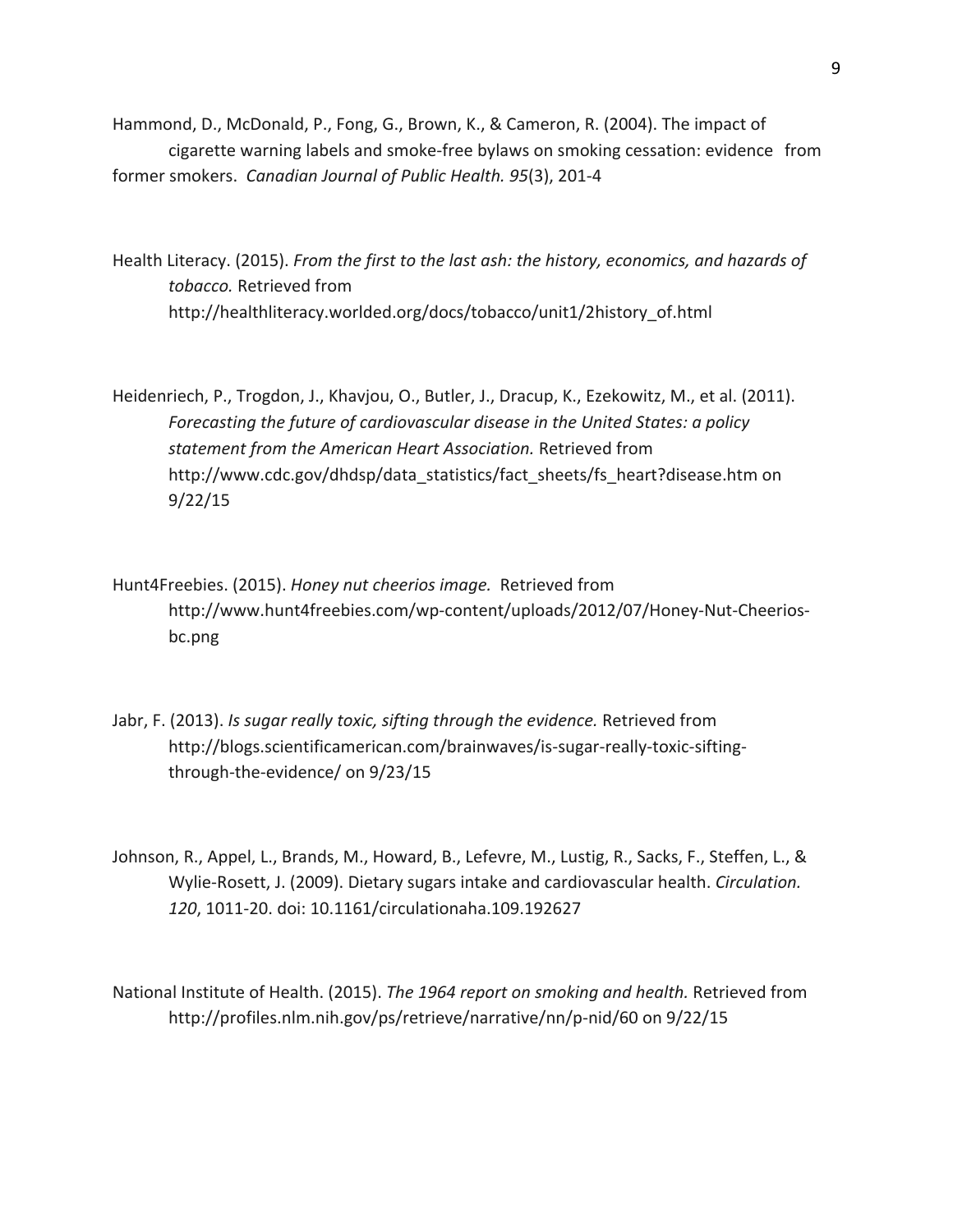- Ogden, C., Carroll, M., Kit, B., & Flegal, K. (2014). Prevalence of childhood and adult obesity in the United States, 2011-2012. Journal of the American Medical Association. 311(8), 806-814. doi:10.1001/jama.2014.732
- Pi-Sunyer, X., Becker, D. Bourchard, C., Carleton, R. Colditz, G., Dietz, W., Foreyt, J., Garrison, R., Grundy, S., Hansen, B., & Higgins, M. Clinical guidelines on the identification, evaluation, and treatment of overweight and obesity in adults. *National Institute of Health%Publication%98,%*4083

Sugar History. (2015). *History of sugar*. Retrieved from http://www.sugarhistory.net/whomade-sugar/history-of-sugar on 9/22/15

Surgeon General. (1981). *Surgeon general's advisory on alcohol and pregnancy. http://www.surgeongeneral.gov/library/reports/*Retrieved! from!http://come' over.to/FAS/surgeongeneral.htm on 9/24/15

Thomas, G., Gonneau, G., Poole, N., & Cook, J. (2014). The effectiveness of alcohol warning labels in the prevention of fetal alcohol spectrum disorder: a brief review. *The International Journal of Alcohol and Drug Research. 13(1)* 

United States Department of Agriculture (2010). *Dietary guidelines for Americans, 2010*. Retrieved from: http://www.cnpp.usda.gov/sites/default/files/dietary\_guidelines\_for\_americans/p olicydoc.pdf

Wikipedia. (2015). *Alcoholic labeling*. Retrieved from https://en.wikipedia.org/wiki/alcoholic beverage labeling act

Willette, A., Bendlin, B., Starks, E., Birdsill, A., Johnson, S., Christian, B. et al. (2015). Association of insulin resistance with cerebral glucose uptake in late middle-aged